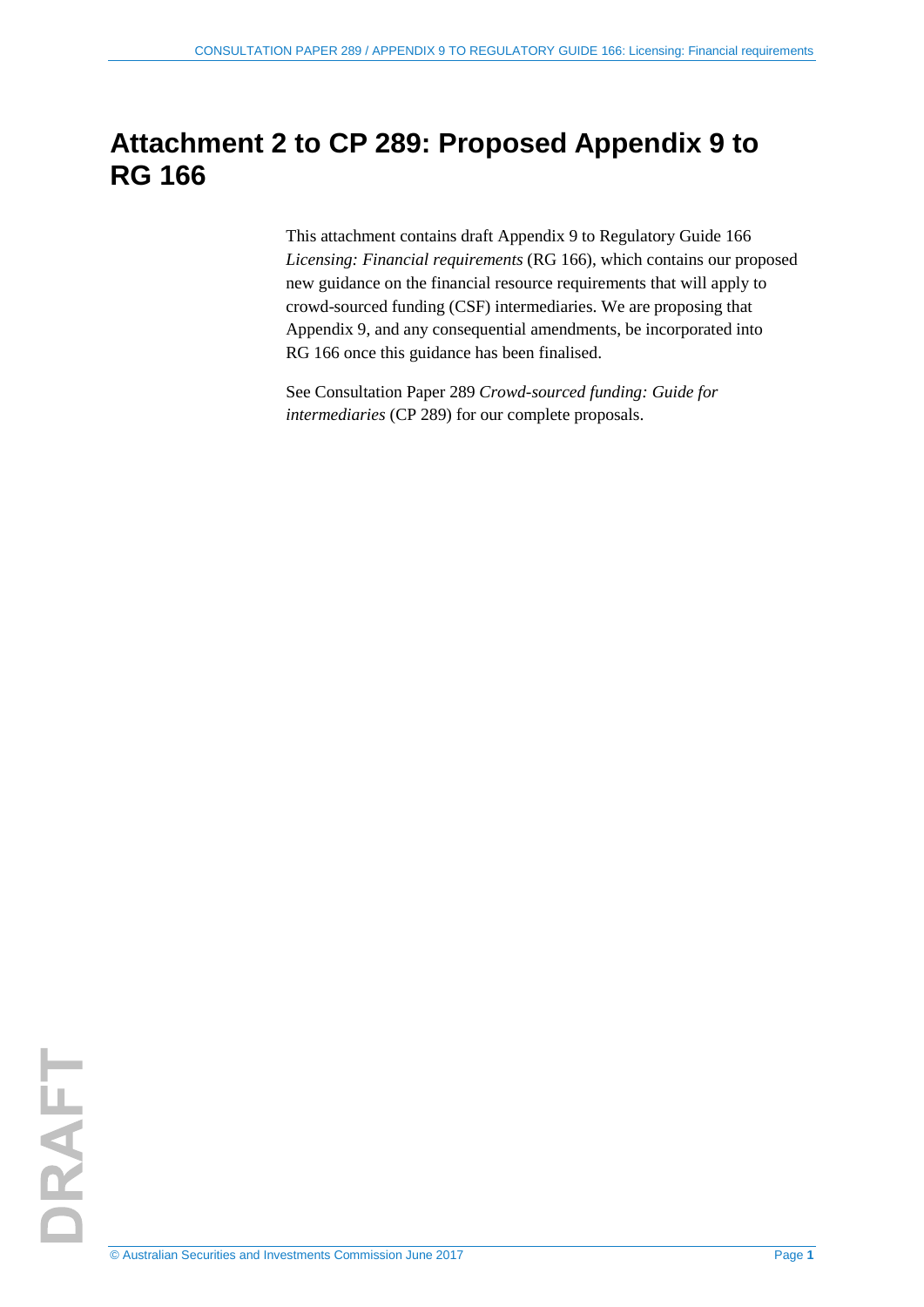## **Appendix 9: CSF intermediaries**

#### **Key points**

If you are a CSF intermediary, you must meet:

- the standard solvency and positive net assets requirement;
- a tailored cash needs requirement;
- a tailored audit requirement;
- the standard surplus liquid funds (SLF) requirement; and
- depending on the financial products and services you offer, any other requirements set out in this guide that apply to you.

## **What requirements apply?**

- RG 166.345 A CSF intermediary must meet:
	- (a) the standard solvency and positive net assets requirement (see RG 166.32–RG 166.34 in Section B);
	- (b) a tailored cash needs requirement (see [RG 166.346](#page-1-0)[–RG 166.347](#page-2-0) and Table 15);
	- (c) a tailored audit requirement (see [RG 166.348–](#page-2-1)[RG 166.350\)](#page-3-0);
	- (d) the surplus liquid funds (SLF) requirement where you hold client money or property valued at \$100,000 or more (see Section C); and
	- (e) depending on the financial products and services you offer, any other requirements set out in this guide that apply to you.

Note: A CSF intermediary that is also a licensee authorised to operate a registered scheme as a responsible entity, operate an IDPS, provide a custodial or depository service (except certain incidental providers), or that is subject to s912AB (as notionally inserted by [CO 12/752]) is not required to comply with the financial resource requirements that ordinarily apply to CSF intermediaries. This is because they are subject to equivalent requirements under the relevant class order for the other type of licensee: see s912AH(1) (as notionally inserted by ASIC Corporations (Financial Requirements for Crowd-Sourced Funding Intermediaries) Instrument 2017/XX).

## **The tailored cash needs requirement**

Note: This requirement replaces the standard cash needs requirement in Section B of this guide.

<span id="page-1-0"></span>RG 166.346 You must meet the tailored cash needs requirement for CSF intermediaries. You will need to prepare a cash flow projection (see Table 15), which covers a period of at least 12 months—that is, you must assess your cash needs over at least a 12-month forward period.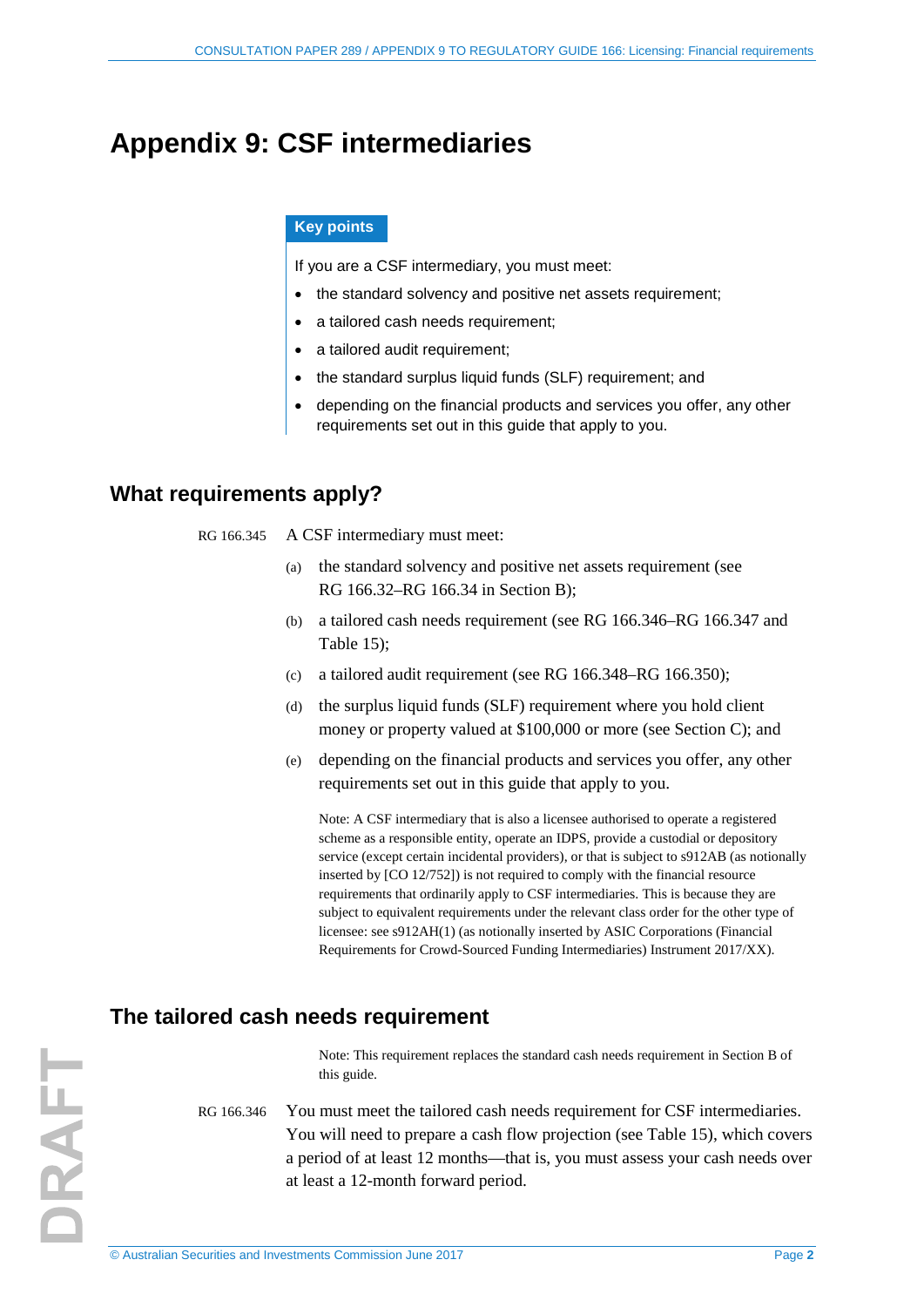<span id="page-2-0"></span>RG 166.347 You must update your cash flow projection when those cash flows cease to cover at least the next 12 months, or there is reason to suspect that an updated projection would differ materially from the current projection or show that you were not meeting items 5 or 6 in Table 15. Your board or governing body, or you (if a natural person) must approve the cash flow projection at least quarterly.

#### **Table 15: The tailored cash needs requirement for CSF intermediaries**

|                               | You must meet all these requirements |                                                                                                                                                                                                                                                                                                                                                                                                                                                                                        |
|-------------------------------|--------------------------------------|----------------------------------------------------------------------------------------------------------------------------------------------------------------------------------------------------------------------------------------------------------------------------------------------------------------------------------------------------------------------------------------------------------------------------------------------------------------------------------------|
| Projection                    | 1.                                   | Prepare a projection of your cash flows over at least the next 12 months based on your<br>reasonable estimate of what is likely to happen over this term.                                                                                                                                                                                                                                                                                                                              |
|                               |                                      | Note: You can take into account, for example, the following factors in preparing your projection if you<br>reasonably believe they are likely to be available: assets you hold at the time the projection starts that<br>can be used to pay your liabilities; and inflows you may receive, including income from your business;<br>amounts that you may borrow (e.g. under an overdraft); and amounts that you may receive from an<br>eligible provider under an eligible undertaking. |
|                               | 2                                    | Document your calculations and assumptions on which the projection is based, and describe<br>in writing why they are the appropriate assumptions.                                                                                                                                                                                                                                                                                                                                      |
|                               |                                      | Note: We expect that a description in writing of your calculations and assumptions will vary according<br>to the nature, scale and complexity of your business.                                                                                                                                                                                                                                                                                                                        |
|                               | 3                                    | Update your projection of cash flows when:                                                                                                                                                                                                                                                                                                                                                                                                                                             |
|                               |                                      | (a) those cash flows cease to cover the next 12 months; or                                                                                                                                                                                                                                                                                                                                                                                                                             |
|                               |                                      | (b) there is reason to suspect that an updated projection would differ materially from the<br>current projection or show that you were not meeting items 5 or 6 below.                                                                                                                                                                                                                                                                                                                 |
|                               | 4                                    | Have your cash flow projection approved by the board of directors at least quarterly as<br>satisfying the requirements in this cash needs requirement.                                                                                                                                                                                                                                                                                                                                 |
| <b>Financial</b><br>resources | 5                                    | Document whether, based on your projection of cash flows, you will have access as needed to<br>enough financial resources to meet your liabilities over the projected term of at least the next<br>12 months, including any additional liabilities you project will be incurred during that term.                                                                                                                                                                                      |
|                               | 6                                    | Document whether, based on the projection of your cash flows, you will hold at all times during<br>the period to which the projection relates, an amount in cash—within the extended meaning<br>in ASIC Corporations (Financial Requirements for Crowd-Sourced Funding Intermediaries)<br>Instrument 2017/XX-equal to or greater than 5% of the greater of:                                                                                                                            |
|                               |                                      | (a) the cash outflow for the projected period of at least the next 12 months (if the projection<br>covers a period longer than 12 months, the cash outflow may be adjusted to produce a<br>12-month average); or                                                                                                                                                                                                                                                                       |
|                               |                                      | (b) your actual cash outflow for the most recent financial year of at least 360 days for which<br>you have prepared a profit and loss statement.                                                                                                                                                                                                                                                                                                                                       |
|                               | 7                                    | Hold at all times in cash the amount referred to in item 6 above.                                                                                                                                                                                                                                                                                                                                                                                                                      |

## <span id="page-2-1"></span>**The tailored audit requirement**

Note: This requirement replaces the standard audit requirement in Section B of this guide.

RG 166.348 All AFS licensees must give us an audit report under s989B(3) for each financial year that includes information about compliance with the financial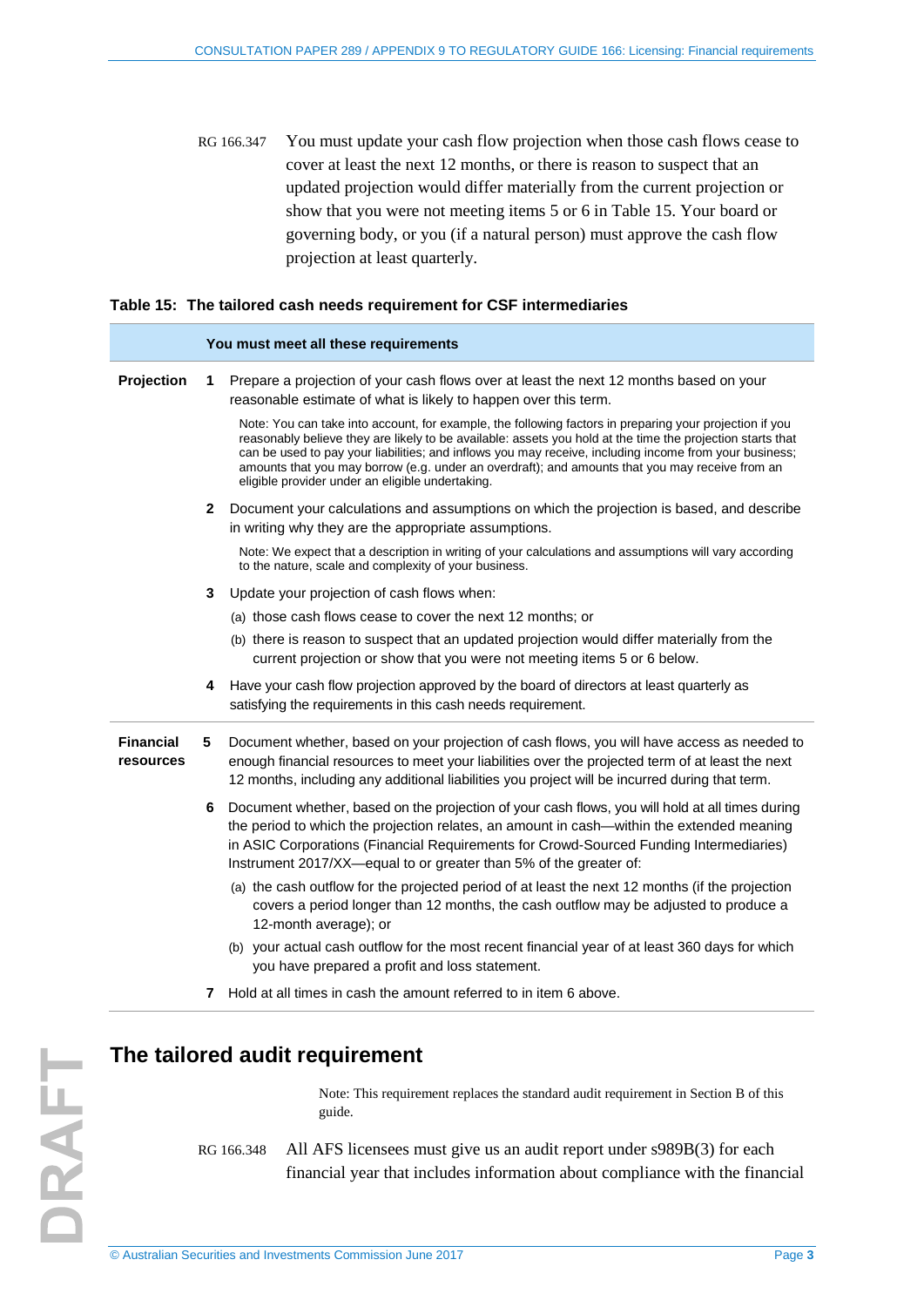requirements that apply to them: see Section B. If you do not have to provide an audit report under s989B(3), you must still give us an audit report about compliance with the financial requirements. You must also give us this information if we request it for a specified period at another time: see s912C(2).

Note: For the form of this compliance report applying to licensees generally, see PF 209, condition 28.

- RG 166.349 As a CSF intermediary, the information you must include in your audit report reflects the financial requirements that apply to you: see s912AH as notionally inserted by ASIC Corporations (Financial Requirements for Crowd-Sourced Funding Intermediaries) Instrument 2017/XX.
- <span id="page-3-0"></span>RG 166.350 Your audit report must include statements by a registered company auditor addressed to you and ASIC that, for the relevant period:
	- (a) in the auditor's opinion, you:
		- (i) complied with the requirements to have the cash flow projection approved by the board at least quarterly, the requirement to hold at all times the amount you are required to hold in cash, and any other financial requirements applying to you;
		- (ii) had, at all times, a cash flow projection (covering at least the following 12 months) that purported to, and on their face appeared to, demonstrate your solvency; and
		- (iii) correctly calculated the cash flow projections based on the assumptions you used for the projection; and
	- (b) following an examination of the calculations, assumptions and description used in preparing the cash flow projection, including the document prepared under items 5 and 6 in Table 15, the auditor has no reason to believe that:
		- (i) you did not have adequate systems for managing the risk of having insufficient financial resources to meet any financial requirements applying to you;
		- (ii) you failed to document the calculations and assumptions used in preparing the cash flow projections and describe why they are appropriate;
		- (iii) you will not have access when needed to enough financial resources to meet your liabilities over the projected term of at least 12 months or that you will not hold at all times during the period to which the projection relates, in cash, an amount equal to or greater than the current amount you are required to hold in cash; and
		- (iv) the assumptions you adopted for your cash flow projections were unreasonable.

DRAFT